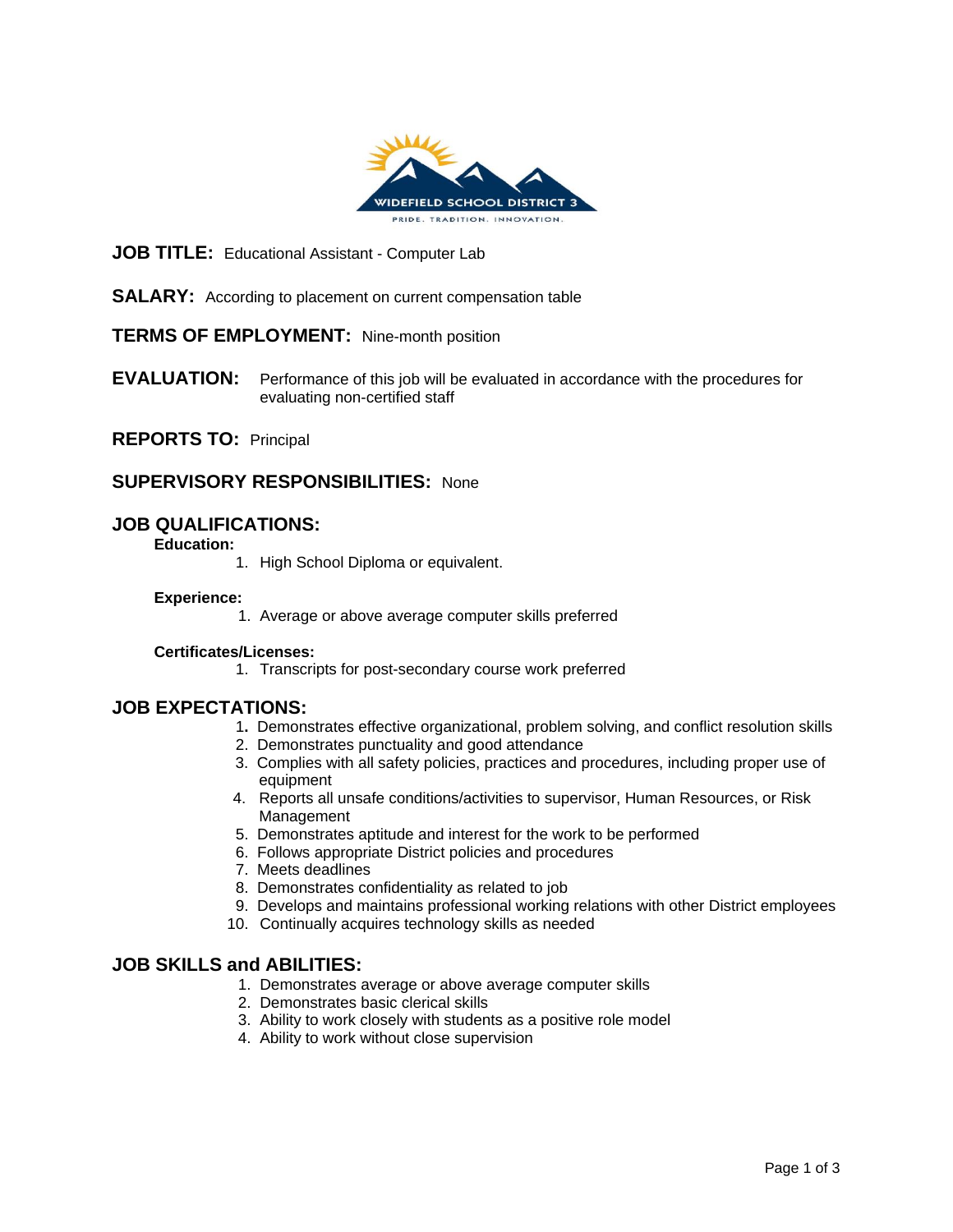# **ESSENTIAL FUNCTIONS:**

- 1. Assists in the preparation and implementation of activities related to the computer lab or as assigned by the principal or designee
- 2. Develops and maintains a well managed and structured environment in the computer lab adhering to school and District discipline codes
- 3. Assists individual students or small groups with independent study, assessments, reinforcement activities, enrichment work, and/or remedial work as assigned
- 4. Performs management duties in the computer lab and/or library as assigned by principal or designee
- 5. Assists the principal or designee with designing a flexible schedule for the computer lab
- 6. Informs the classroom teacher of any concerns about a student(s)
- 7. Processes requisitions for books, equipment, materials, supplies, and software programs as needed for the computer lab as directed by the principal or designee
- 8. Responsible for maintaining the computer lab inventory for computers, materials, equipment, and books as directed by the principal or designee
- 9. Provides a neat and attractive environment for the computer lab and its displays
- 10. Assists with non-instructional duties such as lunchroom, playground, field trips, and assemblies as assigned
- 11. Attends and participates in conferences, meetings, and in-services as requested by the principal
- 12. Remains current with new materials and equipment to assist the staff in purchasing decisions for the computer lab
- 13. Assists with problem solving and maintenance to technology issues as assigned by principal or designee
- 14. Demonstrates the ability to communicate effectively, get along with co-workers, and deal with colleagues in a professional manner
- 15. Demonstrates a positive attitude towards change
- 16. Performs such other tasks as may, from time to time, be assigned

## **PHYSICAL DEMANDS:**

The physical demands described here are representative of those that must be met by an employee to successfully perform the essential functions of this job. Certain positions within the District may impose additional physical demands. While performing the duties of this job, the employee is regularly required to stand; walk; sit; use hands to finger, handle, and feel; reach with hands and arms; taste and smell; and talk and hear. The employee may also need to stoop, kneel, crouch, and crawl. The employee must regularly lift and/or move up to 25 pounds and occasionally lift up to 50 pounds with assistance. Specific vision abilities required by this job include close vision, distance vision, color vision, peripheral vision, depth perception, and ability to adjust focus.